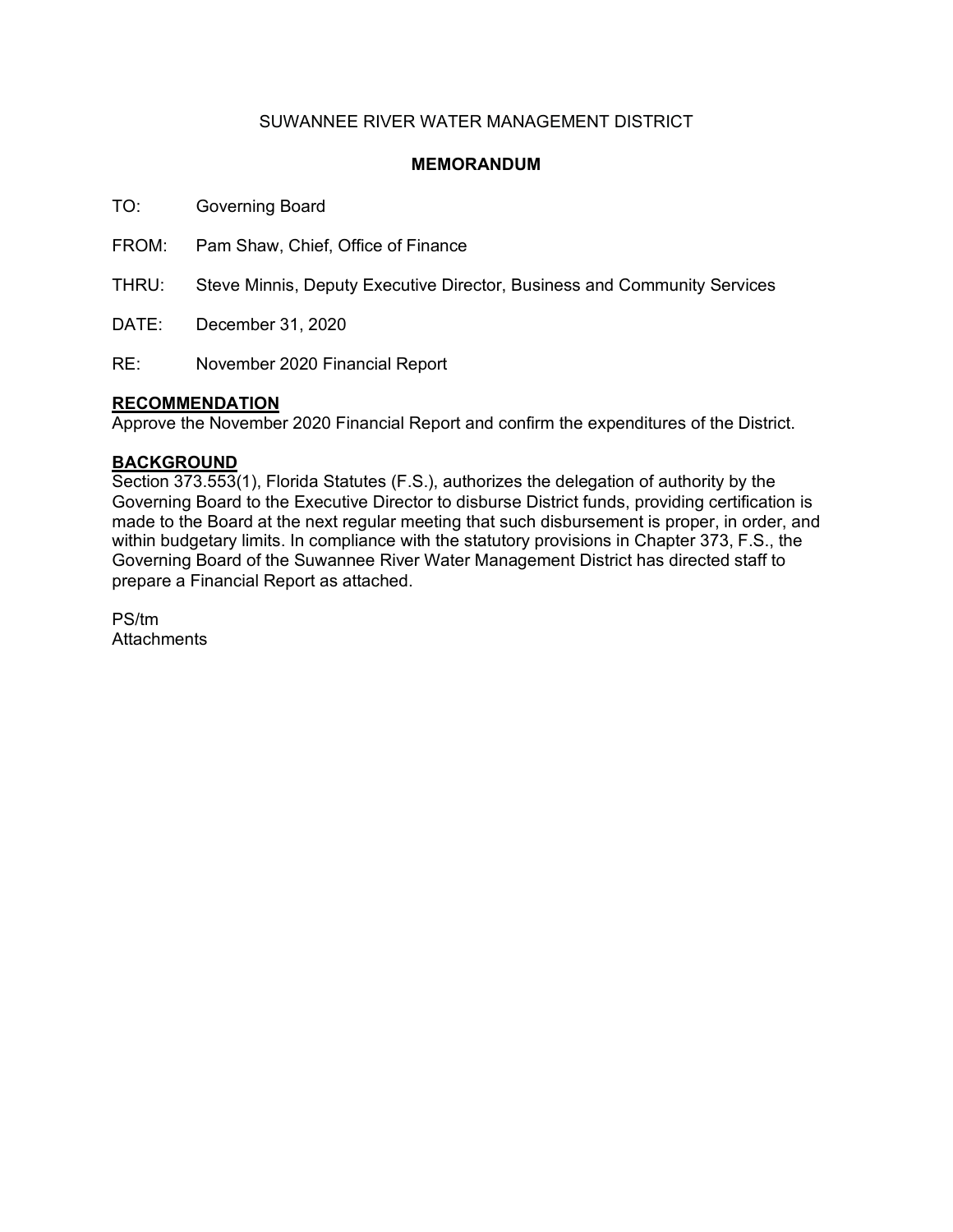### Suwannee River Water Management District Cash Report November 2020

| <b>Financial Institution/Account</b>       | <b>Monthly</b><br><b>Interest</b> | <b>Interest</b><br>Rate % | <b>Closing</b><br><b>Balance</b> |
|--------------------------------------------|-----------------------------------|---------------------------|----------------------------------|
| <b>First Federal Permit Fee</b>            | \$0.00                            |                           | \$22,221.95                      |
| <b>First Federal Accounts Payable</b>      | \$0.00                            |                           | \$35,000.00                      |
| <b>First Federal EFT Disbursements</b>     | \$0.00                            |                           | \$0.00                           |
| <b>First Federal Depository</b>            | \$54.89                           | 0.00%                     | \$2,361,227.97                   |
| Special Purpose Investment Account (SPIA)* | \$65,971.02                       | 1.92%                     | \$41,209,050.05                  |
| TOTAL                                      | \$66,025.91                       |                           | \$43,627,499.97                  |

\*SPIA is part of the Florida Treasury Investment Pool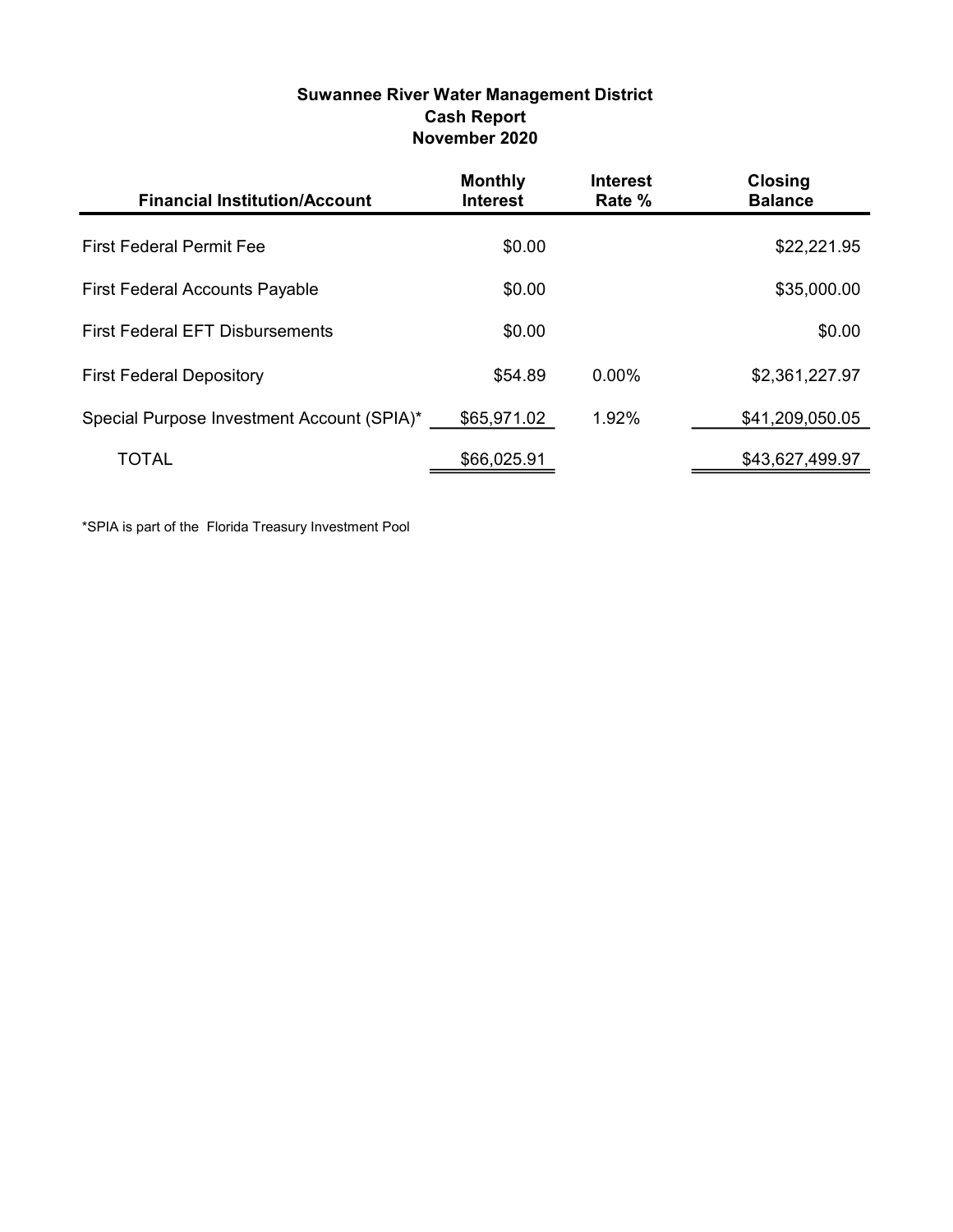#### **Suwannee River Water Management District Statement of Sources and Uses of Funds For the Month ending November 30, 2020 (Unaudited)**

|                                  | <b>Current</b><br><b>Budget</b> |      | <b>Actuals</b><br><b>Through</b><br>11/30/2020 |    | Variance<br>(Under)/Over<br><b>Budget</b> | <b>Actuals As A</b><br>% of Budget |
|----------------------------------|---------------------------------|------|------------------------------------------------|----|-------------------------------------------|------------------------------------|
| <b>Sources</b>                   |                                 |      |                                                |    |                                           |                                    |
| \$<br>Ad Valorem Property Taxes  | 6,034,682                       | \$.  | 730,623                                        | S  | (5,304,059)                               | 12.1%                              |
| \$<br>Intergovernmental Revenues | 39,950,983                      | S    | 266,951                                        | \$ | (39,684,032)                              | 0.7%                               |
| \$<br>Interest on Invested Funds | 130.000                         | - \$ | 140.889                                        | \$ | 10.889                                    | 108.4%                             |
| \$<br>License and Permit Fees    | 163,000                         | - \$ | 41,762 \$                                      |    | (121, 238)                                | 25.6%                              |
| \$<br>Other                      | 1,000,000                       | \$.  | 56,119 \$                                      |    | (943, 881)                                | 5.6%                               |
| Fund Balance <sup>1</sup><br>\$  | 11.789.923                      | S    | 10.568                                         | \$ | (11, 779, 355)                            | 0.1%                               |
| <b>Total Sources</b><br>จ        | 59,068,588                      |      | 1,246,912                                      | S  | (57, 821, 676)                            | 2.1%                               |

|                                              | Current          |      |                     |      |                          |     | Available     |           |                         |
|----------------------------------------------|------------------|------|---------------------|------|--------------------------|-----|---------------|-----------|-------------------------|
|                                              | <b>Budget</b>    |      | <b>Expenditures</b> |      | Encumbrances -           |     | <b>Budget</b> | %Expended | %Obligated <sup>3</sup> |
| <b>Uses</b>                                  |                  |      |                     |      |                          |     |               |           |                         |
| Water Resources Planning and Monitoring      | 11.309.318 \$    |      | 546.958             | -S   | 3.595.356                |     | 7.167.005     | 5%        | 37%                     |
| Acquisition, Restoration and Public Works    | \$<br>37.812.028 | - \$ | 390,394             |      | 22,433,996               |     | 14,987,638    | 1%        | 60%                     |
| Operation and Maintenance of Lands and Works | \$<br>6.127.699  | - \$ | 287.661             |      | 745.386                  | -SS | 5,094,652     | 5%        | 17%                     |
| Regulation                                   | 1.894.389        | - \$ | 237,929             | -S   | 53,053                   |     | 1,603,406     | 13%       | 15%                     |
| Outreach                                     | 243.657          | - \$ | 15.426              | - SS | $\overline{\phantom{a}}$ |     | 228.231       | 6%        | 6%                      |
| Management and Administration                | 1.681.497        | - \$ | 202.704             | -S   | 56.507                   |     | 1.422.287     | 12%       | 15%                     |
| <b>Total Uses</b>                            | 59.068.588       |      | 1,681,072           |      | 26,884,298               |     | 30,503,218    | 3%        | 48%                     |

<sup>1</sup> Actual Fund Balance used is recorded at the end of the fiscal year. This amount represents Fund Balance used for the Agricultural and RIVER Cost-Share,

Regional Water Resource Development, and Project Effectiveness Metrics Programs.

 $2$  Encumbrances represent unexpended balances of open purchase orders and contracts.

 $^3$  Represents the sum of expenditures and encumbrances as a percentage of the available budget.

This financial statement is prepared as of November 30, 2020 and covers the interim period since the most recent audited financial statements.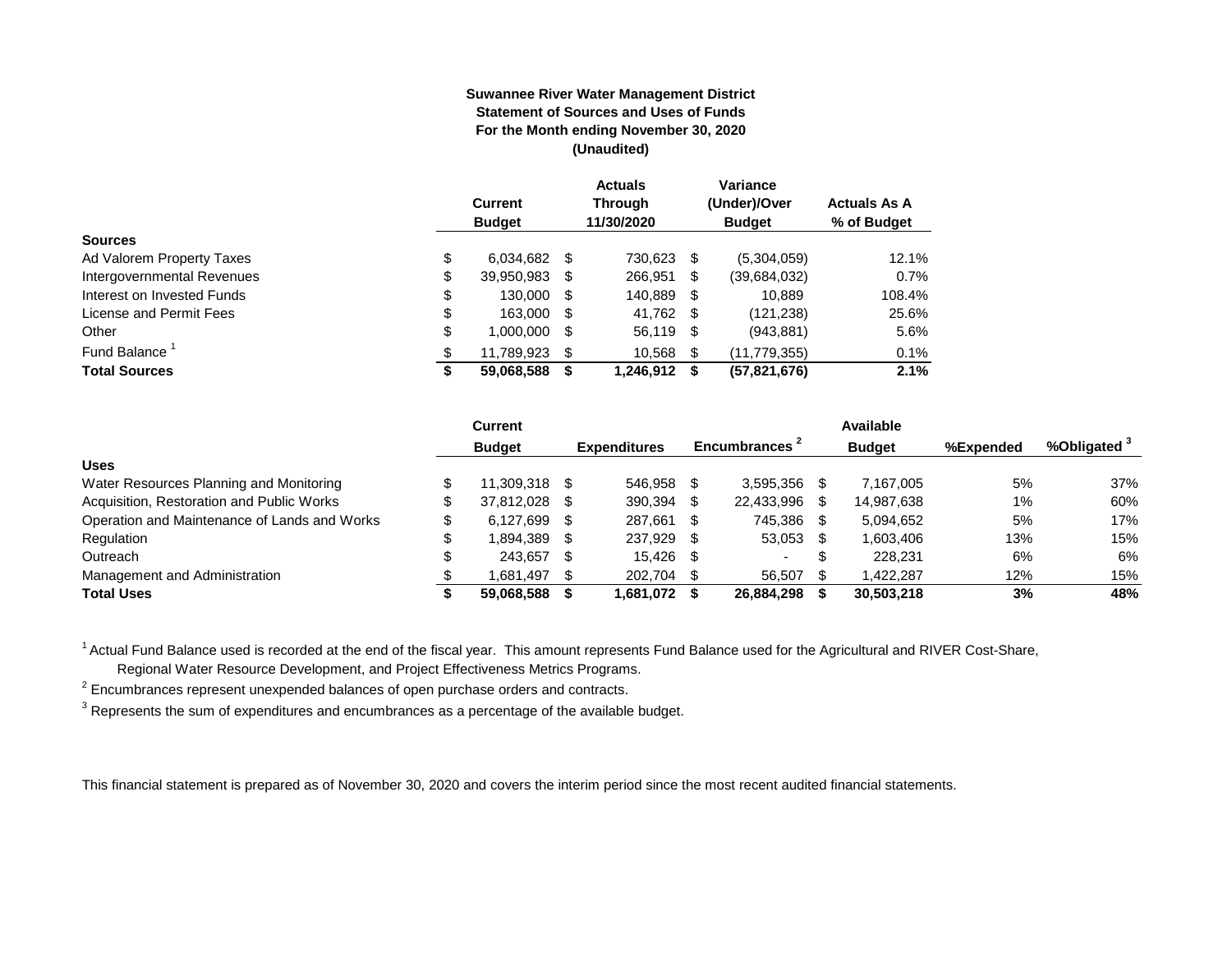# **STATEMENT OF ACTIVITY - REVENUE AND EXPENSE ROLLUP (UNAUDITED) SUWANNEE RIVER WATER MANAGEMENT DISTRICT**

**FOR 11/30/2020**

|                                                         | Y-T-D<br><b>ACTUAL</b> | <b>ENCUMBRANCE</b> | <b>ANNUAL</b><br><b>BUDGET</b> |
|---------------------------------------------------------|------------------------|--------------------|--------------------------------|
| <b>Report Recap -</b>                                   |                        |                    |                                |
| <b>REVENUES</b>                                         |                        |                    |                                |
| <b>DISTRICT REVENUES</b>                                | 969,393                | 0                  | 7,327,682                      |
| <b>LOCAL REVENUES</b><br><b>STATE REVENUES</b>          | 0<br>117,763           | 0<br>0             | 86,480<br>36,208,503           |
| <b>FEDERAL REVENUES</b>                                 | 149,188                | 0                  | 3,656,000                      |
| FUND BALANCE UTILIZATION                                | 10,568                 | 0                  | 11,789,923                     |
| <b>TOTAL REVENUES</b>                                   | 1,246,912              | $\mathbf 0$        | 59,068,588                     |
| <b>EXPENDITURES</b>                                     |                        |                    |                                |
| SALARIES AND BENEFITS                                   | 961,487                | 0                  | 6,709,559                      |
| CONTRACTUAL SERVICES                                    | 482,680                | 8,736,192          | 22,052,900                     |
| OPERATING EXPENDITURES                                  | 184,435                | 100,264            | 1,810,700                      |
| OPERATING CAPITAL OUTLAY                                | 0                      | 41,682             | 410,044                        |
| FIXED CAPITAL OUTLAY<br><b>INTERAGENCY EXPENDITURES</b> | 0<br>52,470            | 0<br>18,006,159    | 5,077,000<br>23,008,385        |
| <b>TOTAL EXPENDITURES</b>                               | 1,681,072              | 26,884,297         | 59,068,588                     |
| <b>EXCESS REVENUES OVER (UNDER) EXPENDITURES</b>        |                        |                    | 0                              |
|                                                         | (434, 160)             | (26, 884, 297)     |                                |
| <b>General Fund -</b>                                   |                        |                    |                                |
| <b>REVENUES</b>                                         |                        |                    |                                |
| <b>DISTRICT REVENUES</b>                                | 870,646                | 0                  | 4,938,432                      |
| <b>LOCAL REVENUES</b>                                   | 0                      | 0                  | 86,480                         |
| <b>STATE REVENUES</b>                                   | 8,864                  | 0                  | 2,740,000                      |
| <b>FEDERAL REVENUES</b><br>FUND BALANCE UTILIZATION     | 0<br>0                 | 0<br>0             | 0<br>1,866,522                 |
| <b>TOTAL REVENUES</b>                                   | 879,510                | 0                  | 9,631,434                      |
| <b>EXPENDITURES</b>                                     |                        |                    |                                |
| SALARIES AND BENEFITS                                   | 752,634                | 0                  | 5,181,595                      |
| CONTRACTUAL SERVICES                                    | 56,659                 | 591,473            | 2,074,290                      |
| OPERATING EXPENDITURES                                  | 59,849                 | 54,576             | 1,016,233                      |
| OPERATING CAPITAL OUTLAY                                | 0                      | 36,630             | 253,336                        |
| FIXED CAPITAL OUTLAY<br><b>INTERAGENCY EXPENDITURES</b> | 0<br>37,813            | 0<br>557,430       | 0<br>1,105,980                 |
| <b>TOTAL EXPENDITURES</b>                               | 906,955                | 1,240,109          | 9,631,434                      |
| <b>EXCESS REVENUES OVER (UNDER) EXPENDITURES</b>        | (27, 445)              | (1, 240, 109)      | 0                              |
|                                                         |                        |                    |                                |
| <b>Land Management Operations -</b>                     |                        |                    |                                |
| <b>REVENUES</b>                                         |                        |                    |                                |
| <b>DISTRICT REVENUES</b><br><b>LOCAL REVENUES</b>       | 54,746                 | 0                  | 2,314,250                      |
| <b>STATE REVENUES</b>                                   | 0<br>0                 | 0<br>0             | 0<br>2,290,119                 |
| <b>FEDERAL REVENUES</b>                                 | 0                      | 0                  | 40,000                         |
| FUND BALANCE UTILIZATION                                | 0                      | 0                  | 2,020,330                      |
| <b>TOTAL REVENUES</b>                                   | 54,746                 | 0                  | 6,664,699                      |
| <b>EXPENDITURES</b>                                     |                        |                    |                                |
| <b>SALARIES AND BENEFITS</b>                            | 118,287                | 0                  | 786,979                        |
| CONTRACTUAL SERVICES                                    | 46,029                 | 649,705            | 3,328,610                      |
| OPERATING EXPENDITURES<br>OPERATING CAPITAL OUTLAY      | 123,422<br>0           | 40,248<br>5,052    | 722,467<br>156,708             |
| FIXED CAPITAL OUTLAY                                    | 0                      | 0                  | 977,000                        |
| <b>INTERAGENCY EXPENDITURES</b>                         | 7                      | 50,381             | 692,935                        |
| <b>TOTAL EXPENDITURES</b>                               | 287,745                | 745,386            | 6,664,699                      |
| <b>EXCESS REVENUES OVER (UNDER) EXPENDITURES</b>        | (232, 999)             | (745, 386)         | 0                              |